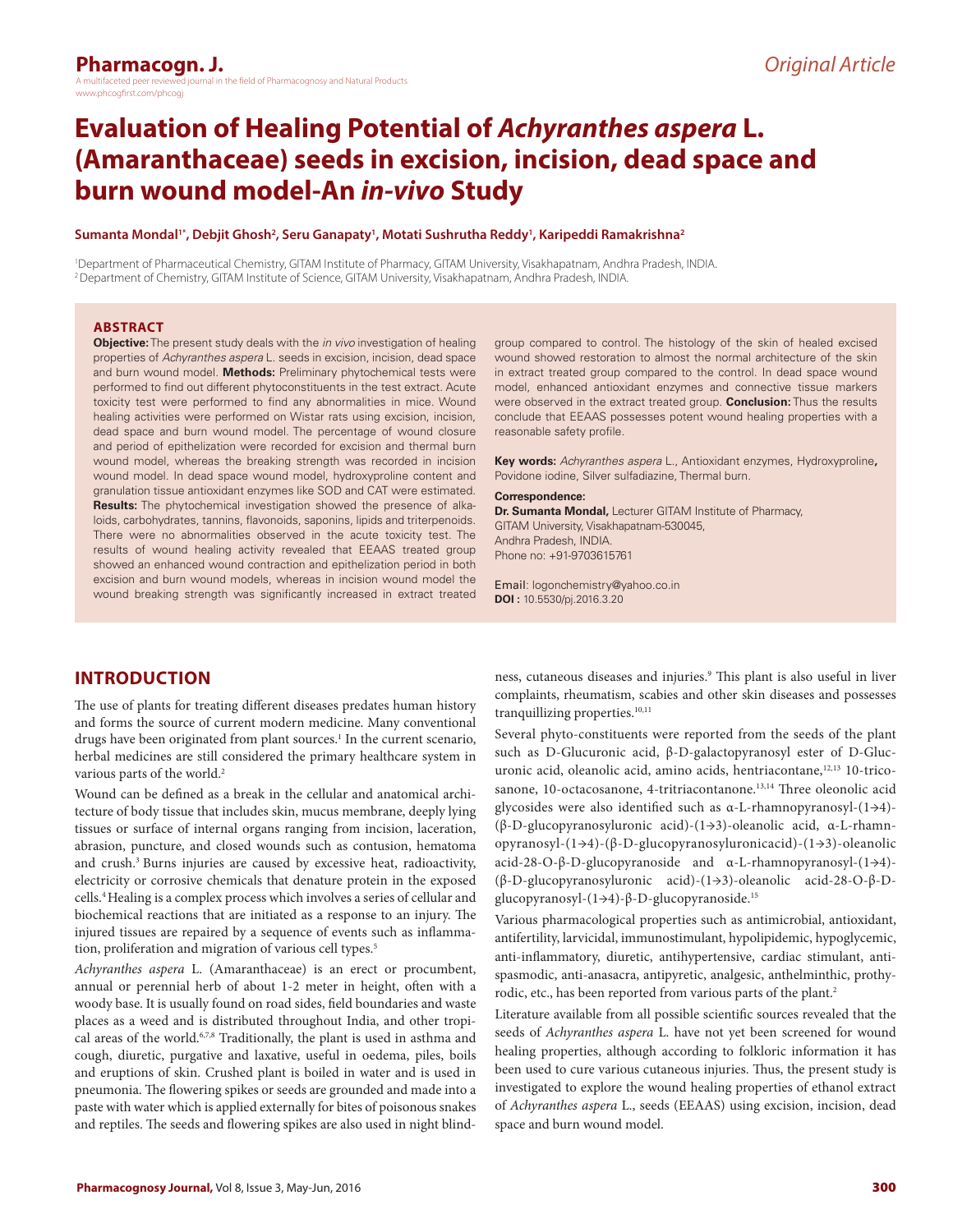# **MATERIALS AND METHODS**

## Collection and authentication of plant materials

The seeds of *Achyranthes aspera* L., was collected from young and matured plant in the month of August, 2012. The plant materials were then authenticated by Dr. M. Venkaiah, Professor (Retd.), Department of Botany, Andhra University, Visakhapatnam, Andhra Pradesh, India. A voucher specimen has been kept in our research laboratory for further reference.

## Preparation of extracts

The collected seeds were gently washed in tap water to remove dirt and then they were shade dried in the laboratory under room temperature  $(24 \pm 2$ °C) for 3-4 weeks. After complete drying, the seeds were pulverized by using a mechanical grinder followed by sieving (sieve no. 40) to obtain a coarse powder. The powdered plant materials (500 g) were defatted with petroleum ether (60-80°C) in a soxhlet extractor. The marc was then air-dried and extracted with ethanol (90%), excess solvents were removed by rotary evaporator (Evator, Media Instrument Mfg. Co., Mumbai, India) and concentrated to obtain a dark greenish residue. The percentage yield of the ethanolic seed extract was calculated by the following formula.

weight of dry crude  
Percentage yield = 
$$
\frac{\text{extract obtained (g)}}{\text{Weight of plant material}} \times 100
$$
before extraction (g)

#### Preliminary phytochemical tests

Preliminary phytochemical studies of EEAAS were performed for the determination of major phytochemical constituents using standard procedures.<sup>16,17</sup>

# Experimental animals and housing conditions

Swiss albino mice (20-25 g) of either sex were used for acute toxicity studies and Wistar albino rats (150–250 g) both male and female were used to evaluate wound healing potential. The animals were housed for at least one week in the laboratory animal room prior to testing and maintained in clean polypropylene cages with optimum light, temperature and humidity (light/dark cycles (12/12 h), Temp:  $25 \pm 2$ °C, and 75% relative humidity) and fed with commercially pelleted rat diet (M/s Hindustan Lever Ltd., Mumbai) and water *ad libitum*.

## Ethical approval

All experimental protocols were approved by the Institutional Animal Ethics Committee (IAEC) of GITAM Institute of Pharmacy, Visakhapatnam, Andhra Pradesh, India (Registration No.1287/ac/09/CPCSEA and Protocol No: IAEC/GIP-1287/Bpharm/IP/SM-NS/11/2012-13). Experiments were performed according to the guide for the care and use of laboratory animals.

#### Acute toxicity study

The acute toxicity studies were conducted over Swiss albino mice as per OECD guidelines 423,<sup>18</sup> where the limit test dose of 2000 mg/kg, p.o., was used. Observations were recorded continuously for the first 4 h for any general behavioural changes. They were then kept under observation up to 14 days after drug administration to find out the mortality if any. One-tenth of the maximum tolerated dose of EEAAS (200 mg/kg, body weight, p.o.) was selected for dead space wound model study.

The rats were acclimatised for one week prior to use in the experimental models. The selected animals were subdivided into three groups of six animals each (n=6 per group) for evaluating healing potential on excision, incision, and burn wound models. Group I: treated with simple ointment I.P. (vehicle), Group II: treated with reference standards. Group III: treated with test ointment which was prepared by 10% w/w EEAAS in Simple ointment IP. Povidone iodine ointment (5% w/w) (Cipladine; mfg by: Jeps Pharmaceuticals, Sirmour-173025 (H.P.), Batch No: JMI 92) was used as the reference standard for excision and incision wound model, whereas silver sulfadiazine (1% w/w) was used as the reference standard for thermal burn injury model. For evaluating dead space wound model twelve animals were randomly divided into two groups of six animals each (n=6 per group). Group I serve as control, which received only plain drinking water (3 mL/kg, p.o.) and group II were separately administered with EEAAS orally in water at a dose of 200 mg/kg, p.o., daily for 10 days.

## Excision wound model

Investigation of wound healing activities using excision wound model on Wistar rats were performed according to the methods described by Morton and Malone, 1972.<sup>19</sup> Prior to creation of the wounds, the animals were anesthetized with 1 mL of intravenous ketamine hydrochloride (10 mg/kg, body weight). An impression was made on the dorsal thoracic region 1 cm away from vertebral column and 5 cm away from ear on the rat. The dorsal fur of the animals was shaved with an electric clipper and the predicted area of the wound to be created was outlined on the back of the animals with methylene blue using a circular stainless steel stencil. Toothed forceps, scalpel and pointed scissors were used to create a full thickness of the excision wound of circular area of 500 mm<sup>2</sup> and 2 mm depth along the markings. Haemostasis was achieved by blotting the wound with cotton swab soaked in normal saline. The entire wound was left open. All surgical procedures were done under aseptic conditions. The wounds were left untreated for a period of 24 h. The test extracts and reference drugs were applied topically at the wound site twice a day. The wound closure rate was assessed by tracing the wound on 5th, 10th and 15th post wounding days using transparent paper and a permanent marker. Wound area was measured by retracing the wound on a millimeter scale graph paper. The percentage of wound closure was calculated using the formula.<sup>20,21</sup>

> Wound area on day 0 – % wound closure =  $\frac{\text{wound area on day n}}{\text{Wound area on day 0}} \times 100$  $=\frac{1}{\sqrt{2\pi}}\frac{1}{\sqrt{2\pi}}\frac{1}{\sqrt{2\pi}}\frac{1}{\sqrt{2\pi}}\times$

Where  $n=5<sup>th</sup>$ ,  $10<sup>th</sup>$  and  $15<sup>th</sup>$  post wounding days.

The period of epithelialization was also calculated as the number of days required for falling of the dead tissue remnants without any residual raw wound.

### *Histomorphological analysis of wound tissue from healed excised wound*

The cross-sectional full thickness of wound tissues were cut on the 16<sup>th</sup> day post wounding from all the groups to study the histopathological changes of the healed excised wound tissue. The tissue samples were fixed in Bouin's solution and were dehydrated through increasing grades of ethanol and then embedded in paraffin wax. The tissues were then cut to 5 μm sections with a rotary microtome, deparaffinised, mounted on clean glass slides and stained with haematoxylin and eosin (HE). The glass slides were then observed under the microscope for histomorphological changes.<sup>22,23</sup>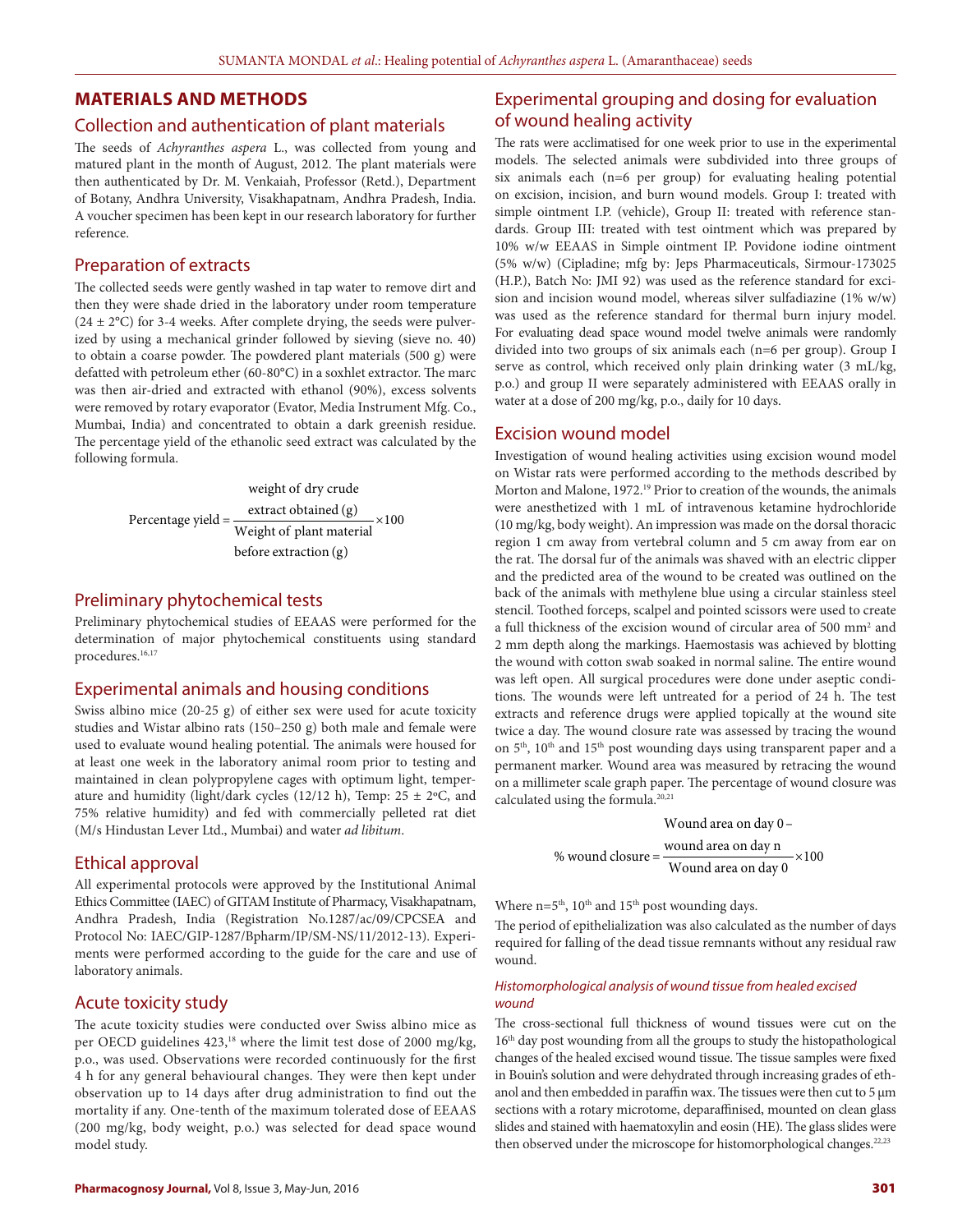#### Incision wound model

Incision wound model was performed according to the methods described by Ehrlich and Hunt.<sup>24</sup> The rats were anaesthetized with 1 mL of intravenous ketamine hydrochloride (10 mg/kg, body weight) prior to and during creation of the wounds. The dorsal fur of the rats was shaved with an electric clipper and a longitudinal paravertebral incision of 6 cm long was made through the skin and cutaneous tissue on the back. After the incision, the parted skin was sutured 1 cm apart using a surgical thread and curved needle. The wounds were left open and undressed. The test extract was topically applied over the wound once a day. The sutures were removed on 8<sup>th</sup> post wound day and the application of the test extract to the wounds continued till 10<sup>th</sup> post wounding day. The wound breaking strength was measured on the 10<sup>th</sup> day evening after the last application of the test sample and standard.

#### *Determination of wound breaking strength*

The breaking strength of the wound on each animal was measured by the constant water flow method.25 The rats were anesthetized and transferred to the operation table and a line was drawn 3 mm away from the edge of the wound on either side. Two forceps were firmly applied on to the line facing each other on opposite side of the incision wound. One of the forceps was fixed on stands, while the other was connected to a freely suspended lightweight polypropylene graduated container through a string run over to a pulley. Water was allowed to flow from the reservoir slowly and steadily into the container. A gradual increase in weight was transmitted to the wound site pulling apart the wound edges. As and when the wound just opened up, the water flow was stopped and the volume of water collected in the container (approximately equal to its weight) was noted. The readings were recorded for a given incision wound and the procedure was repeated on the wound on the contra lateral side. The average reading of the group was taken as an individual value of breaking strength and the mean value gives the breaking strength for a given group.

## Dead space wound model

Prior to and during creation of the wounds the rats were anaesthetized with 1 mL of intravenous ketamine hydrochloride (10 mg/kg, body weight). After anesthetization, 1 cm incision was made on dorso-lumber part of the back. Two pre-weighed sterilized polypropylene tube (2.5 length×0.25 cm diameter) were placed in the dead space of lumbar region of rat on each side and wounds were closed with a suture material. On the 10<sup>th</sup> post wounding day, the granulation tissue formed on the implanted tubes was carefully detached from surfaces of the tubes. The wet weight of the granulation tissue collected was recorded. The sample tissues were dried at 60°C for 12 h and weighed to determine the dry granulation tissue weight. Connective tissue parameter such as hydroxyproline content in granulation tissue was also determined by standard methods.26 Part of the granulation tissue was collected in phosphatebuffered saline for the estimation of antioxidant enzymes superoxide dismutase (SOD) and catalase (CAT).

#### *Estimation of hydroxyproline*

On the 10<sup>th</sup> day, a piece of skin from the wound area was taken and analysed for hydroxyproline content. Hydroxyproline is a basic constituent of collagen. The tissue samples taken from the wound area was dried in hot air oven at 60°C for 12 h to get dry granulation tissue which were weighed and kept in glass stoppered test tubes. To each tube containing about 40 mg dried granulation tissues, 6 N HCl (1.0 mL for 100 mg sample) was added and then kept on boiling water bath (110°C) for 24 h (12 h each day for 2 days) for hydrolysis. The hydrolysate was then cooled and the excess acid was neutralized by 10 N NaOH using phenolphthalein as indicator. 1.0 mL of acid hydrolysate sample was mixed with 1 mL each of 0.01 M copper sulfate solution, 2.5 N sodium hydroxide, and 6% hydrogen peroxide. The solution were then mixed thoroughly and incubated for 5 min at 80°C. After incubation period, the tubes are chilled in an ice water bath, and 4 mL of 3 N sulphuric acid were added with agitation followed by addition of 2 mL of p-dimethylaminobenzaldehyde (5%) solution and mixed thoroughly. Then the tubes were warmed in a water bath for 15 min at 70°C and then cooled in an ice water bath. Then the absorbance was recorded at 540 nm.26

#### *Estimation of granulation tissue antioxidants in wet tissue Superoxide Dismutase (SOD)*

The inhibition of the formation of NADH-phenazine methosulphatenitro blue tetrazolium formazan was measured. 0.6 mL of 0.052 M sodium pyrophosphate buffer (pH 8.3), 50 μL of 186 μM of PMS, 150 μL of 300 μM NBT, and 0.4 mL of distilled water was added to 0.2 mL of tissue homogenate. Reaction was initiated in the above by the addition of 0.1 mL of 780 μM NADH and incubated for 60 sec at 30°C. The reaction was stopped after the incubation period, by the addition of 0.5 mL of glacial acetic acid. Then the reaction mixture was stirred vigorously and shaken with 2 mL of n-butanol and then the mixture was allowed to stand for 10 min, centrifuged at 3000 rpm for 10 min and butanol layer was taken out. Colour intensity of the chromogen in the butanol was measured at 560 nm in spectrophotometer against n-butanol, a system devoid of enzyme that served as control. The results were expressed as IU/mg protein.27

#### *Catalase (CAT)*

The granulation tissue is homogenized at 1-4°C in M/150 phosphate buffer and centrifuged at 1000 rpm for 30 mins. The supernatant obtained from centrifugation was diluted to 1:10 with water and 0.04 mL was taken for the assay. Decomposition of hydrogen peroxide in presence of catalase was measured at 240 nm. The results were expressed in nU/mg protein.28

## Thermal burn wound model

The hairs on the dorsal skin were shaved mechanically 24 h before induction of burn. Then the animals were left for 24 h for observing any inflammation caused by shaving. Thermal burn injuries were induced on dorsal skin of the rat by the pressing of metal rod (2.5 cm diameter) heated to 80-85°C for 20 sec. Then the wound area was dressed with sterile gauge and after the animals recovered from anaesthesia the animals were housed separately. Drugs were applied twice daily upon the burn. The wound closure rate was recorded on  $5<sup>th</sup>$ ,  $10<sup>th</sup>$ , and  $15<sup>th</sup>$  post wounding days using transparent paper and a permanent marker.<sup>29</sup> The percentage of wound closure was calculated for final analysis of results according to the following formula.<sup>20,21</sup>

Wound area on day 0–

\n% wound closure = 
$$
\frac{\text{wound area on day n}}{\text{Wound area on day 0}} \times 100
$$

Where  $n = 5<sup>th</sup>$ ,  $10<sup>th</sup>$ , and  $15<sup>th</sup>$  post wounding days

## Statistical analysis

The data obtained in the studies were subjected to one way of analysis of variance (ANOVA) for determining the significant difference. The inter group significance was analyzed using Dunnet's t-test. A p-value <0.05 was considered to be significant. All the values were expressed as mean  $±$  SEM.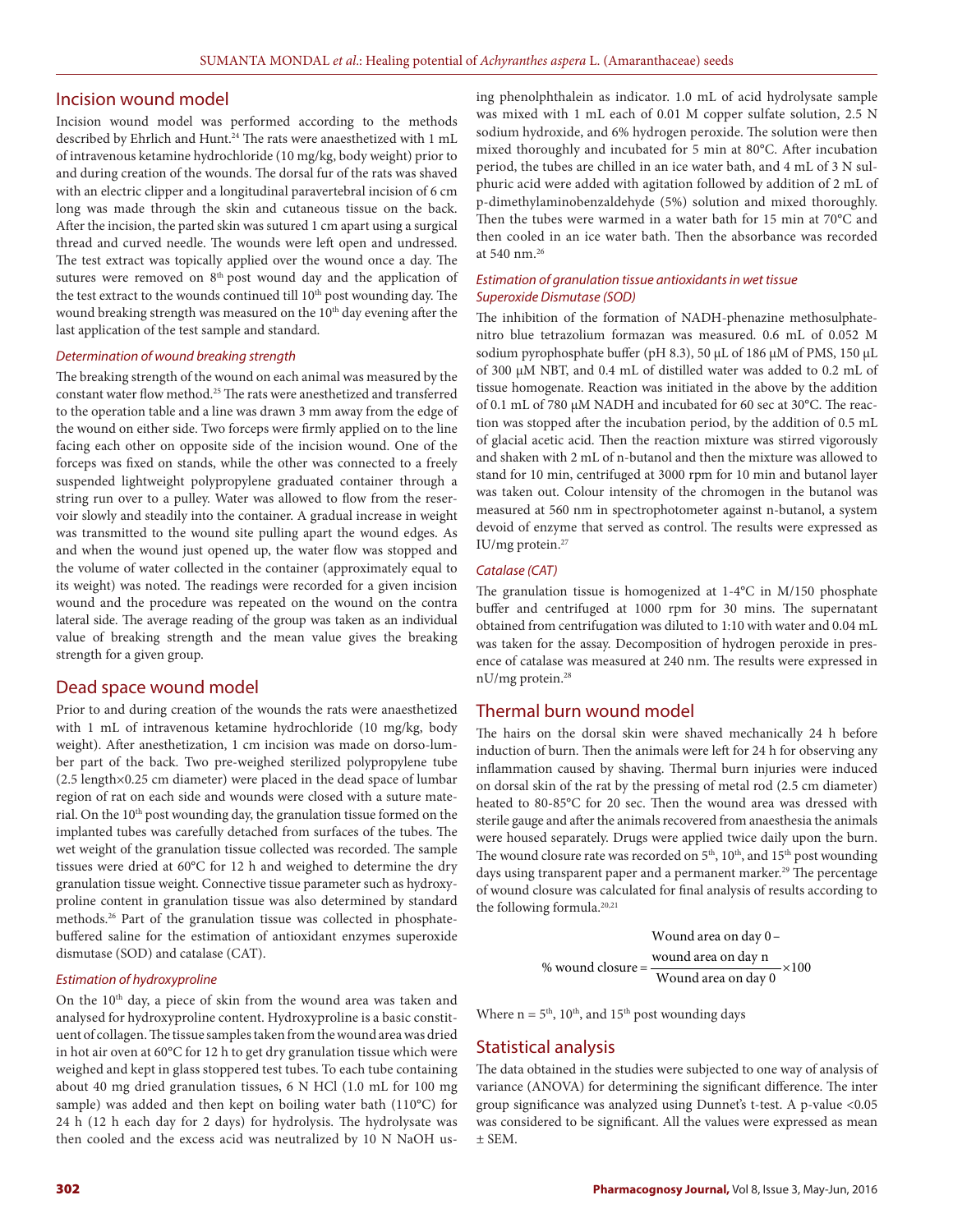# **RESULTS**

#### *Percentage yield and phytochemical analysis of EEAAS*

After complete drying of ethanol extract of *Achyranthes aspera* L., seeds (EEAAS) yielded about 9.8% of extract. Preliminary phytochemical screening of EEAAS for detection of different phytochemicals revealed that the extract contains alkaloids, carbohydrates, tannins, flavonoids, saponins, lipids and triterpenoids (Table 1).

| Table 1: Preliminary phytochemical tests to identify presence of various |
|--------------------------------------------------------------------------|
| phytoconstituents in ethanol extract of Achyranthes aspera L., seed      |

| <b>Test groups</b>             | <b>Inference</b> |
|--------------------------------|------------------|
| Alkaloids                      | $+$              |
| Carbohydrates                  | $+$              |
| Gums and mucilages             |                  |
| Proteins and amino acids       | $\overline{ }$   |
| Tannins and phenolic compounds | $+$              |
| Steroids and sterols           | $\overline{ }$   |
| Triterpenoids                  | $+$              |
| Saponins                       | $+$              |
| Flavonoids                     | $+$              |
| Lipids                         | $+$              |



## *Acute toxicity studies*

Through the 14 day period following single oral administration no mortality or morbidity was observed in animals. Morphological characteristics like fur, skin, eyes and nose appeared normal. No salivation, diarrhoea, lethargy or unusual behaviours such as self mutilation, walking backward etc., were observed. Gait and posture, reactivity to handling or sensory stimuli, grip strength was all normal. Daily fluctuations of food and water intake were observed within the range of control animals. This indicates that the ethanol extract of *Achyranthes aspera* L., seeds was safe to a single dose of 2000 mg/kg, body weight. Hence 200 mg/kg oral doses of EEAAS were selected to evaluate dead space wound model.

#### *Effect of EEAAS on healing of Excision wound*

The results of excision wound healing model revealed that the ethanol extract from *Achyranthes aspera* L., seeds demonstrated significant (P<0.05) healing potency compared to the control. However, the reference drug Povidone iodine ointment (5% w/w) exhibited higher significant  $(P<0.01)$  potency than the crude extract (Figure 1). The percentage wound closure of the crude extract was  $96.02 \pm 1.33$ , while the reference drug achieved a percent wound closure of  $97.23 \pm 1.62$  on the 15<sup>th</sup> day of the study. The average number of days that took for the shedding of eschar without leaving any residual raw wound (epithelialization period) was also significantly reduced in the standard drug (P<0.01) and EEAAS treated groups (P<0.05) which was  $16.63 \pm 0.09$  and  $17.25 \pm 1.88$  respectively when compared with control group  $(29.86 \pm 3.81)$ .

Histomorphological studies of excision biopsy of healed skin at the 15<sup>th</sup> day showed almost healed skin architecture with normal epithelization, restoration of adnexa, and fibrosis within the dermis in both reference standard Povidone iodine (5% w/w) and EEAAS (10% w/w) treated groups when compared to control group (Figure 2).

#### *Effect of EEAAS on healing of incision wound*

The results of the incision wound model revealed that reference standard Povidone iodine (5% w/w) and EEAAS (10% w/w) treated animals showed significant (P<0.01) increase in breaking strength when compared



**Figure 1:** Effect of ethanol extract of *Achyranthes aspera* L., seed on percentage wound closure (Excision wound model). Values are expressed as mean ± S.E. (n = 6). Statistical analysis done by one way ANOVA followed by Dunnet's t-test. \*P<0.05, \*\*P<0.01 compared to control group.



**Figure 2:** Histomorphological studies of excision biopsy of skin at the 15th day (A) Group I: (control-treated with simple ointment) showing with less collagen and more macrophages with evidence of chronic inflammation. (B) Group II: (standard-treated with povidone-iodine) Granulation tissue formation, showing significant collagenation, lesser fibroblasts and capillaries, and re-epithelialization, with reduced pus cells. (C) Group III: (treated with 10% w/w EEAAS) showing appreciable angiogenesis and granulation tissue formation with evidence of hair follicle and tissue restitution. Complete scaring resulted from increased collagenation and re-epithelialisation.

to the control (Figure 3). The wound breaking strength for reference standard Povidone iodine (5% w/w) and EEAAS (10% w/w) was 385.03  $\pm$ 4.91 g and 303.32  $\pm$  4.33 g respectively, whereas the breaking strength for control group was  $108.26 \pm 8.28$  g. Thus the increase in wound breaking strength in extract treated group shows the healing effect of EEAAS in incision wounds.

### *Effect of EEAAS on healing of dead space wound*

In dead space wound model the weight of dry and wet granulation tissue were significantly (P<0.01) increased in EEAAS treated group when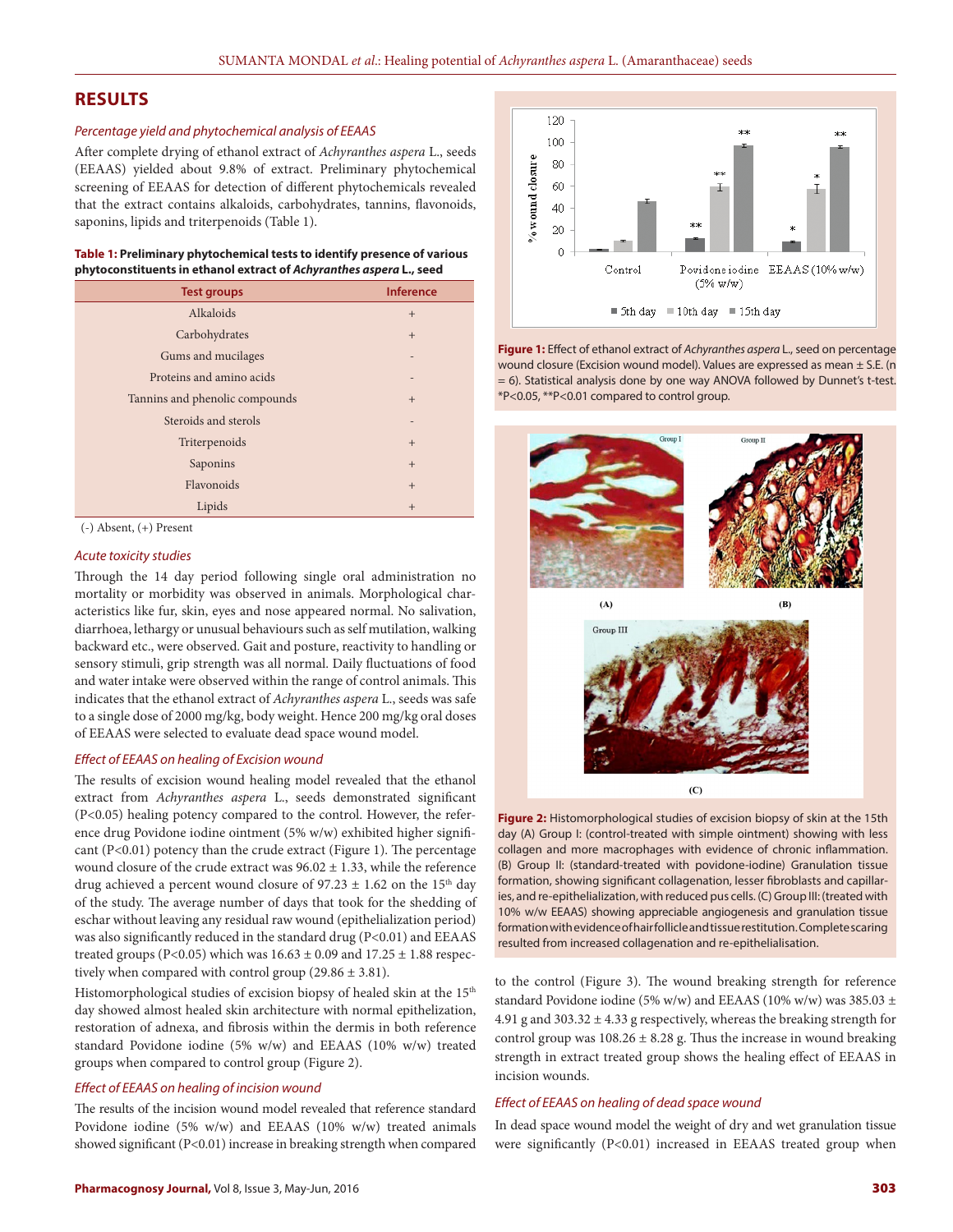

**Figure 3:** Effect of ethanol extract of *Achyranthes aspera* L., seed on wound breaking strength (Incision wound model). Values are expressed as mean ± S.E. (n = 6). Statistical analysis done by one way ANOVA followed by Dunnet's t-test. \*P<0.05, \*\*P<0.01 compared to control group.



**Figure 4:** Effect of ethanol extract of *Achyranthes aspera* L., seed on thermal burn wound healing. Values are expressed as mean  $\pm$  S.E. (n = 6). Statistical analysis done by one way ANOVA followed by Dunnet's t-test. \*P<0.05, \*\*P<0.01 compared to control group. "

**Table 2: Effects of ethanol extract of** *Achyranthes aspera* **L., seed on granulation tissue weight, antioxidants (SOD & CAT), and hydroxyproline content in granulation tissue**

| <b>Treatment</b>                                          | Wet tissue weight<br>(mg) | Dry tissue weight(mg) | <b>Concentration of hydroxyproline</b><br>(mg/100 g dry tissue) | Superoxide dismutase<br>(Units/mg) | Catalase<br>(Units/mq) |
|-----------------------------------------------------------|---------------------------|-----------------------|-----------------------------------------------------------------|------------------------------------|------------------------|
| Control<br>$(3 \text{ mL/kg}, \text{p.o.})$               | $91.3 + 2.37$             | $42.2 + 2.07$         | $2916.438 + 29.278$                                             | $0.117 \pm 0.011$                  | $0.08 \pm 0.013$       |
| <b>EEAAS</b><br>$(200 \frac{\text{mg}}{\text{kg}})$ p.o.) | $115.2 + 5.69**$          | $66.3 + 4.01**$       | $6842.321 + 35.649**$                                           | $0.191 \pm 0.032^*$                | $0.46 \pm 0.012^*$     |

Values are expressed as mean ± S.E. (n=6). Statistical analysis done by one way ANOVA followed by Dunnet's t-test. \*P<0.05, \*\*P<0.01 compared to control group

compared with the control. The hydroxyproline content in the granulation tissue increased significantly (P<0.01) in EEAAS (200 mg/kg p.o.) treated group when compared with control treated group. Estimation of granulation tissue antioxidant enzymes SOD and CAT revealed that EEAAS treated group significantly (P<0.05) increased the levels of antioxidant enzymes SOD and CAT (Table 2).

#### *Effect of EEAAS on healing of thermal burn wounds*

The result shows that in thermal induced burn wound there is a significant increase in percentage wound closure in EEAAS (10% w/w) and Silver Sulfadiazine (1% w/w) treated groups when compared with control group. The maximum percentage wound closure was observed on the 15<sup>th</sup> day of study where it was  $96.4 \pm 1.25$  and  $97.1 \pm 1.68$  in EEAAS (10% w/w) and silver sulfadiazine (1% w/w) treated group respectively. Thus the percentage wound closure increased with increase in number of days (Figure 4). The period of epithelization was recorded for both silver sulfadiazine (1% w/w) and EEAAS (10% w/w) treated groups which was  $17.23 \pm 0.81$  and  $18.44 \pm 0.26$  days respectively.

# **DISCUSSIONS**

Acute toxicity is considered an initial study on the safety assessment of the drug and it is usually performed to provide us the initial information about the mode of toxic action of a substance by which we can fix a dose of a new compound and help in dose determination in animal studies.30 In our acute toxicity study a single administration of EEAAS did not produce any abnormities in animals.

The healing of wound is a dynamic and complex process which takes place by restoring tissue layers and cellular structures in damaged tissue. The wound healing process can be divided into three phases like inflammatory phase, proliferation phase, and maturation phase. This healing process is dependent on the general state of the host's health, type and extent of damage and the ability of the tissue to repair. The inflammatory phase is the body's natural response to injury. This phase is characterised by inflammation and hemostasis. During the proliferation phase, the wound is rebuilt with new granulation tissue which is comprised of collagen and extracellular matrix and into which a new network of blood vessels develop, a process known as angiogenesis. Epithelial cells finally resurface the wound, a process known as epithelialisation. Maturation is the final phase and occurs once the wound has closed. This phase involves remodelling of collagen. In this study four different models were used to evaluate the effect of EEAAS on various phases of wound healing.<sup>31,32</sup>

In excision wound model, EEAAS and reference standard (Povidone iodine) treated groups showed enhanced wound closure rate and period of epithelization when compared with control group. This enhanced epithelization may be due to the effect of EEAAS on enhanced collagen synthesis. Histomorphology of the skin area of excised wound on 15th day post wounding showed normal epithelization, restoration of adnexa and fibrosis within the dermis in both EEAAS and standard treated groups. Wound contraction is the process of mobilizing the healthy skin around the wound to cover the denuded area. It usually takes place by the centripetal movement of the wound margin caused due to the activities of myofibroblast.<sup>33</sup> The wound contraction rate which was enhanced by EEAAS treatment was may be due to enhanced contractile property of myofibroblast or increased number of myofibroblast entering the wound area.

In incision wound, EEAAS showed an increase in wound breaking strength compared to control which may be due to the increase in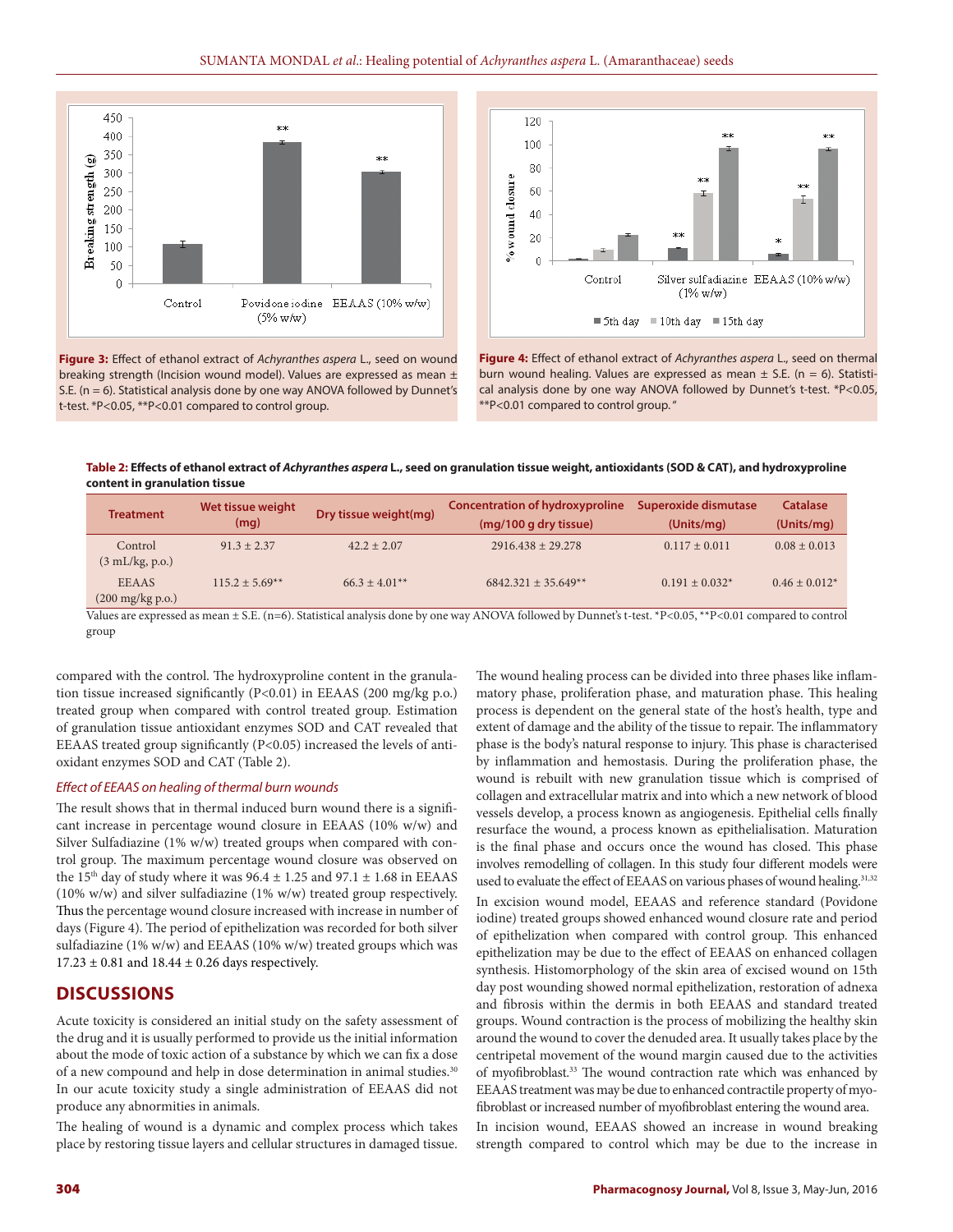collagen concentration and stabilization of the fibres. Deposition of newly synthesized collagen at the injury site increases the concentration of collagen per unit area as well as the tensile strength of the tissue.<sup>34</sup>

Collagen is a constituent of growing cell in healing tissue which can be estimated by monitoring the content of hydroxyproline. The increased hydroxyproline content in dead space wounds indicates faster collagen turnover which leads to rapid healing with concurrent increase in the breaking strength of the treated wounds and thus also indicating stabilization of collagen fibres.<sup>35</sup> The results of dead space wound study showed an increase in granulation tissue weight and hydroxyproline content in extract treated group compared to control group, thus showing the ability of EEAAS on healing dead space wounds. Oxidative stress is caused by overproduction of reactive oxygen species (ROS), thereby causing delay in the wound healing process. Therefore, in healing of chronic wounds elimination of ROS could be an important strategy and estimation of antioxidants like superoxide dismutase (SOD), catalase (CAT) etc., in granulation tissue becomes relevant as they help destroy free radicals and hasten the process of wound healing.<sup>36,37</sup> In our study EEAAS treated groups showed potent *in-vivo* antioxidant activity by significantly (P<0.05) increasing the levels of antioxidant enzymes SOD and CAT and thus EEAAS could help to prevent oxidative damage and promote the healing process.

In burn wounds, the repair process is more complicated as burn injury causes an alternation in the skin by producing a lesion in the corneal strata which is sufficient to cause the skin to lose its capacity to act as a barrier.38 The result of our study showed that in control group animals erythema, thickness and inflammation were recorded whereas in silver sulfadiazine and EEAAS treated groups these observations were almost restored to normalcy. Thus EEAAS showed potent wound healing activities on different animal models.

# **CONCLUSION**

The present study has demonstrated that an ethanol extract of *Achyranthes aspera* L., seeds (EEAAS) possesses promising wound healing properties which were evidenced by enhanced rate of wound contraction and epithelization period in excision and thermal burn wound model. In incision wound model, wound breaking strength were also increased in EEAAS treated groups, whereas enhanced antioxidant enzymes (SOD and CAT) and hydroxyproline content in dead space wound study indicates enhanced wound healing in EEAAS treated groups. Thus, the wound-healing properties of EEAAS may be attributed to the phytoconstituents they contain, which may be either due to their individual or additive effect that fastens the process of wound healing. However, further phytochemical studies are needed to isolate the active compound(s) responsible for the healing activities.

## **ACKNOWLEDGEMENTS**

We are thankful to GITAM University, Visakhapatnam, Andhra Pradesh, India for providing financial support and facilities to carry out this research.

# **CONFLICTS OF INTEREST**

The authors declare that they have no conflicts of interest.

# **ABBREVIATIONS USED**

**EEAAS:** Ethanol extract of *Achyranthes aspera* L., Seeds; **IAEC:** Institutional Animal Ethics Committee; **OECD:** Organization for Economic Community Development; **SOD:** Superoxide dismutase; **CAT:** Catalase; **HCl:** Hydrochloric acid; **NaOH:** Sodium hydroxide; **NADH:** Nicotinamide Adenine Dinucleotide; **PMS:** Phenazine methosulphate; **NBT:**  Nitroblue tetrazolium; **ROS:** Reactive Oxygen Species.

#### **REFERENCES**

- 1. Vickers A, Zollman C. ABC of complementary medicine: herbal medicine. BMJ. 1999;319(7216):1050-3.
- 2. Hasan K, Lakshmi T, Rathinam K. Preliminary Phytochemical Analysis and *In vitro* Anti-helmenthic activity of *Achyranthes aspera* Leaf extract. Pharmacogn J. 2015;7(6):397-9.
- 3. Adiele LC, Adiele RC, Enye JC. Wound healing effect of methanolic leaf extract of *Napoleona vogelii* (Family: Lecythidaceae) in rats. Asian Pac J Trop Med. 2014;7(8):620-4.
- 4. Shih MF, Cherng JY. Potential applications of *Euphorbia hirta* in pharmacology. In Drug Discovery Research in Pharmacognosy, V. Omboon, Ed., InTech, 2012.
- 5. Agarwal PK, Singh A, Gaurav K, Goel S, Khanna HD, Goel RK. Evaluation of wound healing activity of extracts of plantain banana (Musa sapientum var. paradisiaca) in rats. Indian J Exp Biol. 2009;47(1):32-40.
- 6. Anonymous. The Wealth of India-Raw Materials. Council of Scientific and Industrial Research, New Delhi; 2005.
- 7. Gupta RK. Medicinal and Aromatic Plants. CBS publishers and distributors, New Delhi; 2010.
- 8. Zafar R. Medicinal Plants of India. CBS publishers and distributors. New Delhi; 2009.
- 9. Nadkarni KM. Indian Materia Medica. Vol. I, Popular Prakashan Pvt. Ltd., Bombay, India; 2009.
- 10. Chauhan AS, Rawat GS, Singh CP. Phytochemical study of *Achyranthes aspera* linn. Asian Journal of Chemistry. 2002;14(2):1059-61.
- 11. Khastgir HN, Sengupta SK, Sengupta P. The sapogenin from seeds of *Achyranthes aspera* L. J Indian Chem Soc. 1958;35:693-4.
- 12. Hariharan V, Rangaswamy S. Structure of Saponins A and B from the seeds of *Achyranthes aspera*. Phytochemistry. 1970;9(2):409-14.
- 13. Rastogi RP, Mehrotra BN. Compendium of Indian Medicinal plants. Vol.V, Central Drug Research Institute, Lucknow and National institute of science communication and information resources, New Delhi; 2004.
- 14. Ali M. Chemical investigation of *Achyranthes aspera* L. Oriental J Chem. 1993;9(1):84-5.
- Rameshwar RD, Akito N. Three oleanoliic acid glycosides from medicinally important seeds of *Achyranthes aspera*. Nat Prod Commun. 2007;2(7):727-30.
- 16. Harborne JB. Phytochemical Methods: A Guide to Modern techniques of Plant analysis. New York: Chapman and Hall; 1984.p.37-214.
- 17. Kokate CK. Practical Pharmacognosy. 4<sup>th</sup> ed. Delhi, India: Vallabh Prakashan, 1994;107.
- 18. Anonymous. OECD Guidelines for the Testing of Chemicals, Revised Draft Guidelines 423: Acute Oral toxicity-Acute Toxic Class Method, Revised Document. Govt. of India: CPCSEA, Ministry of Social Justice and Empowerment; 2000.
- 19. Morton JP, Malone MH. Evaluation of vulnerary activity by an open wound procedure in rats. Arch Int Pharmacodyn Ther. 1972;196(1):117-26.
- 20. Kokane D, More R, Kale M, Nehete M, Mehendale P, Gadgoli C. Evaluation of wound healing activity of root of *Mimosa pudica*. J Ethnopharmacol. 2009;124(2):311-5.
- 21. Suntar IP, Akkol EK, Yilmazer D, Baykal T, Kirmizibekmez H, Alper M. Investigations on the *in vivo* wound healing potential of *Hypericum perforatum* L. J Ethnopharmacol. 2010;127(2):468-77.
- 22. Umachigi SP, Jayaveera KN, Kumar ACK, Kumar GS, Swamy VBM, Kumar KDV. Studies on wound healing properties of *Quercus infectoria*. Trop J Pharm Res. 2008;7(1):913-9.
- 23. Sheeba M, Emmanuel S, Revathi K, Ignacimuthu S. Wound healing activity of *Cassia occidentalis* L. in albino Wistar rats. Int J Integr Biol. 2009;8(1):1-6.
- 24. Ehrlich HP, Hunt TK. Effect of cortisone and vitamin A on wound healing. Ann Surg. 1968;167(3):324-8.
- 25. Ilango K, Chitra V. Wound healing and antioxidant activities of the Fruit Pulp of *Limonia Acidissima* Linn. (Rutaceae) in rats. Trop J Pharm Res. 2010;9(3):223-30.
- 26. Murthy S, Gautam MK, Goel S, Purohit V, Sharma H, Goel RK. Evaluation of *in-vivo* wound healing activity of *Bacopa monniera* on different wound model in rats. Biomed Res Int. 2013;2013(2013):1-9.
- 27. Kakkar P, Das B, Viswanathan PN. A modified spectrophotometric assay of superoxide dismutase. Indian J Biochem Biophys. 1984;21(2):130-2.
- 28. Aebi HU. Catalase in methods in enzymatic analysis. In: Bergmeyer UH eds. Methods in Enzymatic Analysis. New York, NY, USA: Academic Press.1983;276-86.
- 29. Moghaddam ZP, Zolfaghari MR, Ghaemi EA, Mazandarani M, Mansourian AR, Taheri SA. Negative Performance of Root Extract of *Onosma dichroanthum* Boiss. on the Burn Wound Healing in an Animal Model. Arch Clin Microbial. 2011;2(5):1-5.
- 30. Ukwuani AN, Abubakar MG, Hassan SW, Agaie BM. Toxicological studies of hydromethanolic leaves extract of *Grewia crenata*. Int J Pharm Sci Drug Res. 2012;4(4):245-9.
- 31. Stadelmann WK, Digenis AG, Tobin GR. Impediments to wound healing. Am J Surg. 1998;176(2 Suppl 1):39S-47S.
- 32. Nayak BS, Pereira LM. *Catharanthus roseus* flower extract has wound-healing